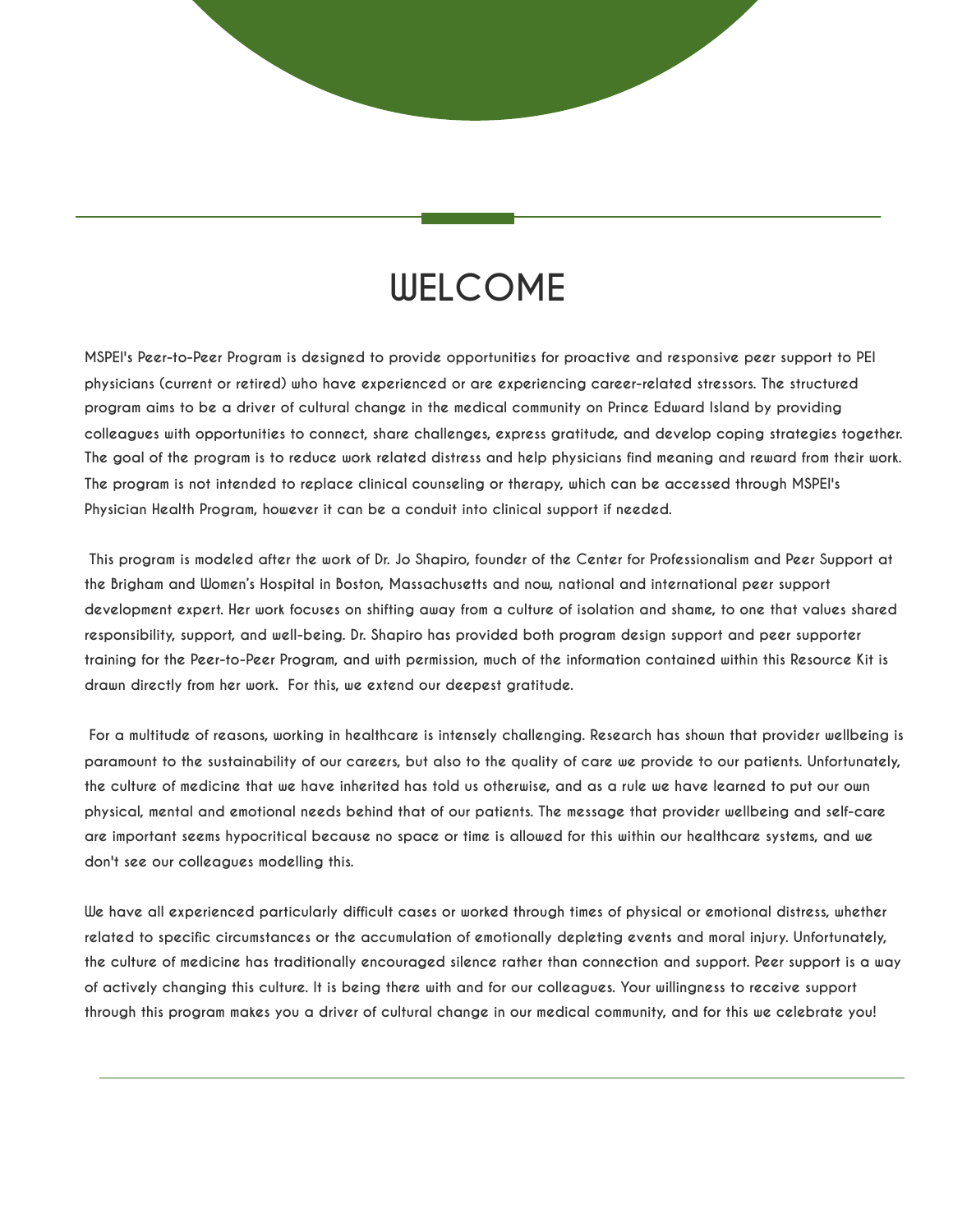# **PEER-TO-PEER PROGRAM OVERVIEW**

### **Rationale for Peer Support**

**Healthcare providers suffer due to a number of acute career-related stressors. Even clinicians with robust personal support networks stand to benefit tremendously from sharing their experiences with peers who have been in a similar situation and can truly understand and empathize with the pain, stress, vulnerability and fear that are common emotional responses to such situations.**

**By providing physicians with a safe avenue to connect with colleagues about these experiences and emotions, the Peer-to-Peer Program aims to reduce work-related distress and increase the extent to which physicians on PEI find meaning and reward in their work.**

## **Program Objectives**

- **1. Provide an opportunity for proactive and responsive support from a physician colleague in PEI trained in the provision of peer support to PEI physicians (current or retired) who have experienced or are experiencing a career-related stressor, such as:**
	- **adverse clinical event (including but not limited to an adverse patient outcome)**
	- **hospital or regulatory complaint**
	- **interpersonal/relational conflict with patient or colleague**
	- **acute life stressor which impacts career**
	- **struggles with burnout/moral injury**

 **2. Ensure that peer supporters are well equipped to offer this support and to provide referrals to other support services as needed to their physician colleagues.**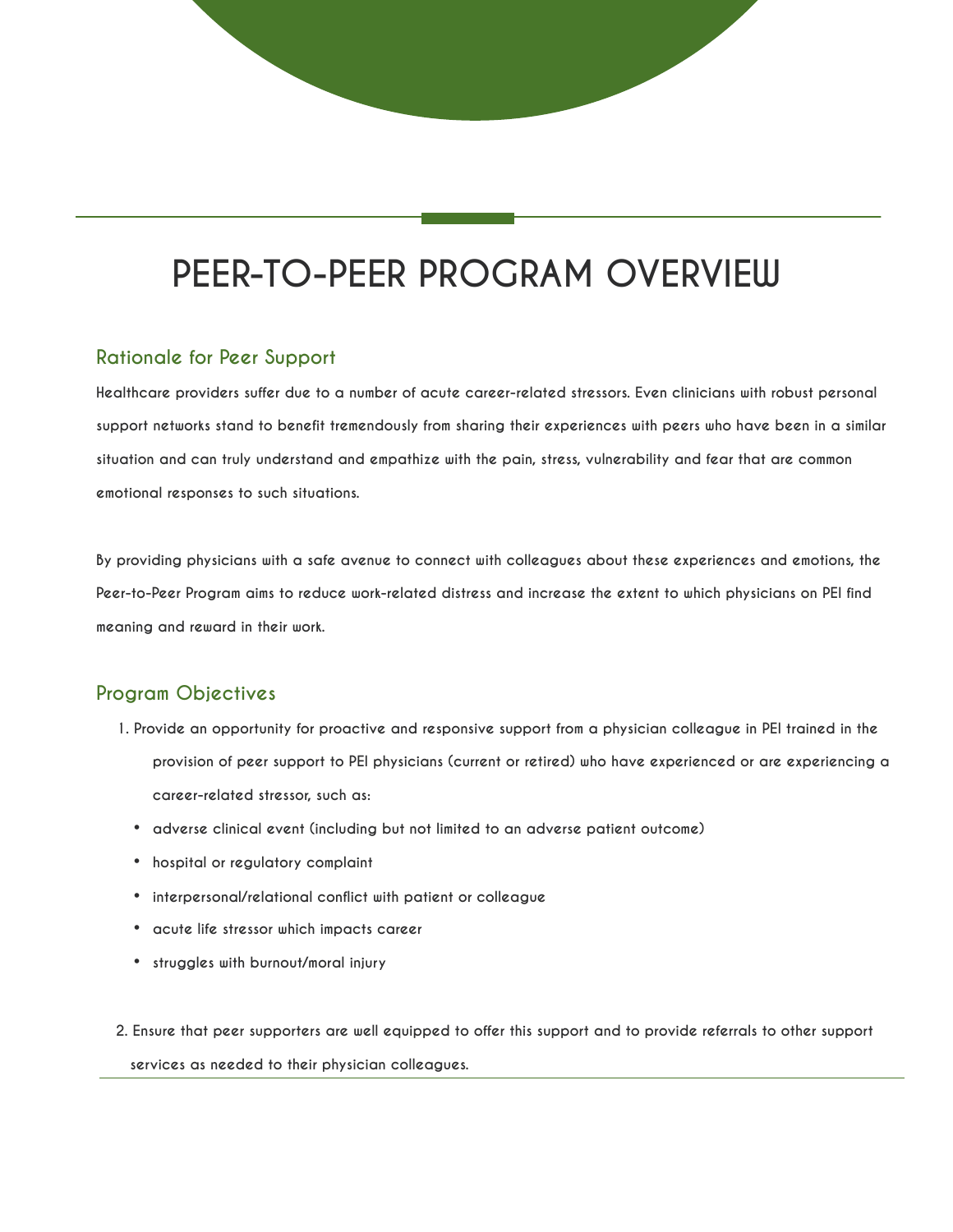#### **Intake Pathways**

**Physicians can access the program through either Reach-In or Reach-Out pathways. In the case of Reach-In, physicians can self-refer either spontaneously or following the recommendation of a colleague or other key stakeholders in the community (i.e., CPSPEI, MSPEI, PHP, CMPA, etc.). In the case of Reach-Out, the Peer-to-Peer Program may initiate contact with a physician if it is public knowledge that a particular physicians has experienced an acute career-related stressor (i.e. through media coverage), or after being contacted by medical leadership or colleague with consent from the physician being referred as a routine part of the incident/complaint management process, or due to concerns for a known work-related stressor not directly related to an incident/complaint.**

**Regardless of the manner that physicians come to access the Peer-to-Peer Program, we recognize that utilization will require significant cultural shift. We must work to normalize peer support in the wake of career-related stressors by both reaching-in when needed and supporting reach-out initiatives within the medical leadership community**

#### **Matching Peer Supporters**

**Once a referral is received, the Program's physician lead(s) will match physicians to a peer supporter based on a number of considerations:**

- **physicians referred in to the program identified as mid or late career, or those who are retired, will not be matched to an early career peer supporter**
- **physicians will not be matched to a peer supporter who, in other contexts, is responsible for evaluating that clinician's performance**
- **when possible, peer supporters from a given county of work will be matched to physicians from a different county of work**
- **in the case of a referral which involves an acute interventional event, an attempt will be made to match physicians to a peer supporter who also provides interventions as part of their work.**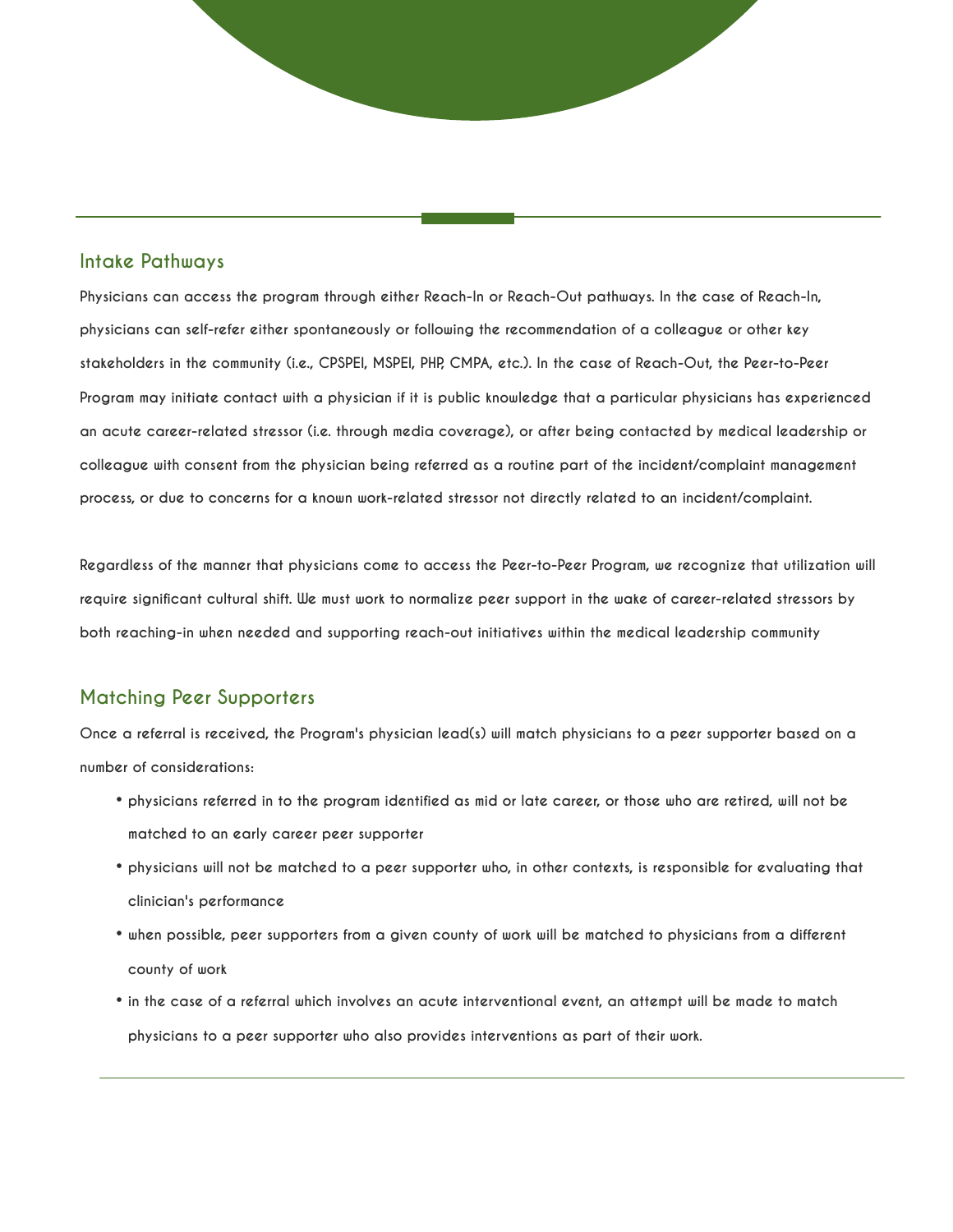## **Peer Supporter Selection, Training & Support**

**Peer supporters are nominated by colleagues based on whom they would want to speak with after stressful events. In this way, we can ensure peer supporters are well respected clinically and have excellent relational skills.**

**Peer supporters are provided with orientation to the program and training specific to the provision of peer support. They also have the opportunity to attend regular Community of Practice meetings, which allow peer supporters to connect as a group of ambassadors, share challenges and success, learn from each other and practice peer support interactions.**

**We understand that physicians' time is valuable and so participation in training sessions and Community of Practice meetings is acknowledged by a financial honorarium from MSPEI. Time spent in the provision of peer support, however, is entirely on a volunteer basis.**